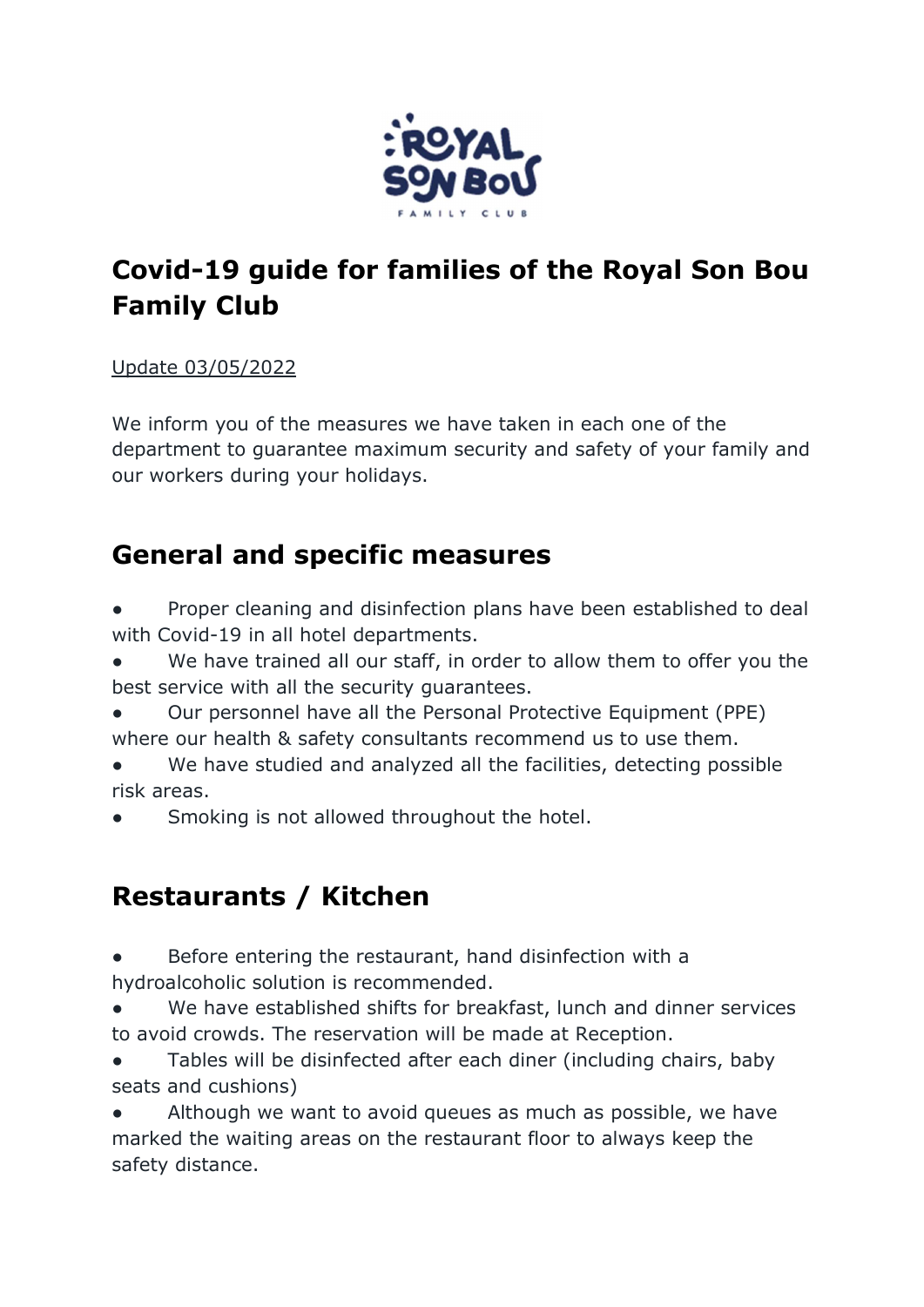Our dishes are washed at 60<sup>o</sup> and rinsed at 82<sup>o</sup>. After each service, we disinfect the wash train.

We have arranged a clean dishes stream and a dirty dishes stream so that they never cross each other.

We will not admit cash payments in the restaurants.

● We have digitized our drinks menu in QR codes that you can download on your mobile.

#### Bars

We will not admit cash payments in the bar.

● We have digitized our drinks menu in QR codes that you can download on your mobile.

Tables, chairs and cushions will be disinfected after each use.

## Cleaning Services

All clothes (sheets, towels, covers, etc.) are washed at more than 60º ensuring the elimination of any type of contamination.

Our staff will access to apartments for cleaning only when the apartment is unoccupied. If this is not possible, we will provide you with a mask while our staff stays in the apartment.

For organizational and security reasons, apartment changes will not be possible.

## Reception

We have marked the waiting areas on the Hall's floor to always keep the safety distance.

We have a protected area with a partition separating.

For organizational and security reasons, apartment changes will not be possible.

## Technical Services

• Whenever possible, we will go to your apartment to fix any breakdown when you are not inside. In case this is not possible, we will provide you with a mask.